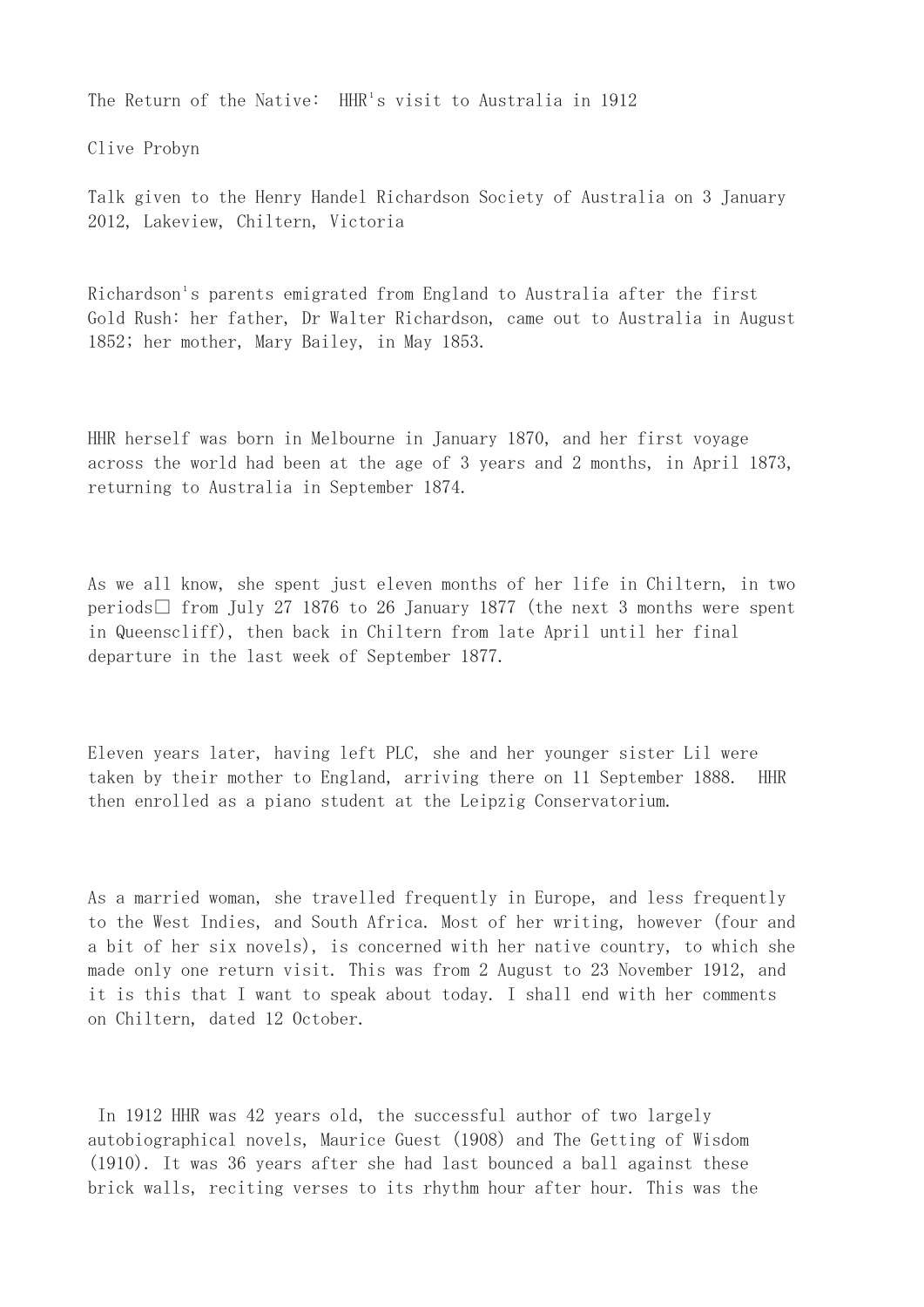place to which she gave the fictional name of Barambogie.

She kept notes on the 1912 trip, an account of places, people, events, plants, colours, slang phrases she overheard, the effects of light on water, the colours of dawn and sunset, place names, distances, various colours of the earth, the appearance of gums in the heat, and so on  $\Box$  whatever she needed and could turn to account in the novel that had been shaping itself in her mind since February 1911 (Letter 45), and which was to occupy three volumes and take over her life until 1930. Just occasionally, these Notes reveal personal, even intimate details, buried among the instructions to herself to include specific things in the future novel. The Notes have come down to us in the form of a typescript produced after the event from a handwritten original by her secretary Olga Roncoroni. It is now in the National Library of Australia in Canberra.[1] <#\_ftn1> They describe not only what she saw but also how she felt about what she saw. Not only that, they also record how she thinks her parents might have felt and experienced in the same places sixty years previously. It is sometimes hard to distinguish  $HHR<sup>1</sup>s$ comments on the landscape she describes from those she puts in the mouths of her parents, and in some cases it is impossible to know how to interpret comments that we only know from their later appearance in the three novels. What HHR sees, therefore, is not always an easy matter to define. She had already written in great detail about her own early years in Maldon in The Getting of Wisdom, published just two years before her trip to Australia, but it is in the trilogy that she produced her most vivid description of the Australian landscape.

The Notes give a very different record of her experience. There is no idyllic image of the lush, fertile, natural bounty that we read of in Maldon. The western and north-eastern Victorian landscape she experiences in the late winter to summer of 1912 is hard, grey, dry, a dusty melancholic backdrop to struggle and hardship. It is as though she is looking at it already through the tragedy of Richard Mahony, bending it to the narrative needs of Ultima Thule, which is of course the narrative of a man's disintegration and collapse.

The Notes are not simply an account of what happened, a daily series of random events and observations unrolling in time, but a confirmation in her own 1912 experience of what she had already experienced as a reader of her parents<sup>1</sup> letters of the 1850s to the 1870s. She opens the Notes with this:  $\Box$  The courage required to undertake such a voyage in all the discomforts of the fifties. Motive-power very strong; or adventurous spirit of the English illustrated. Conditions in England evidently very bad<sup>1</sup>.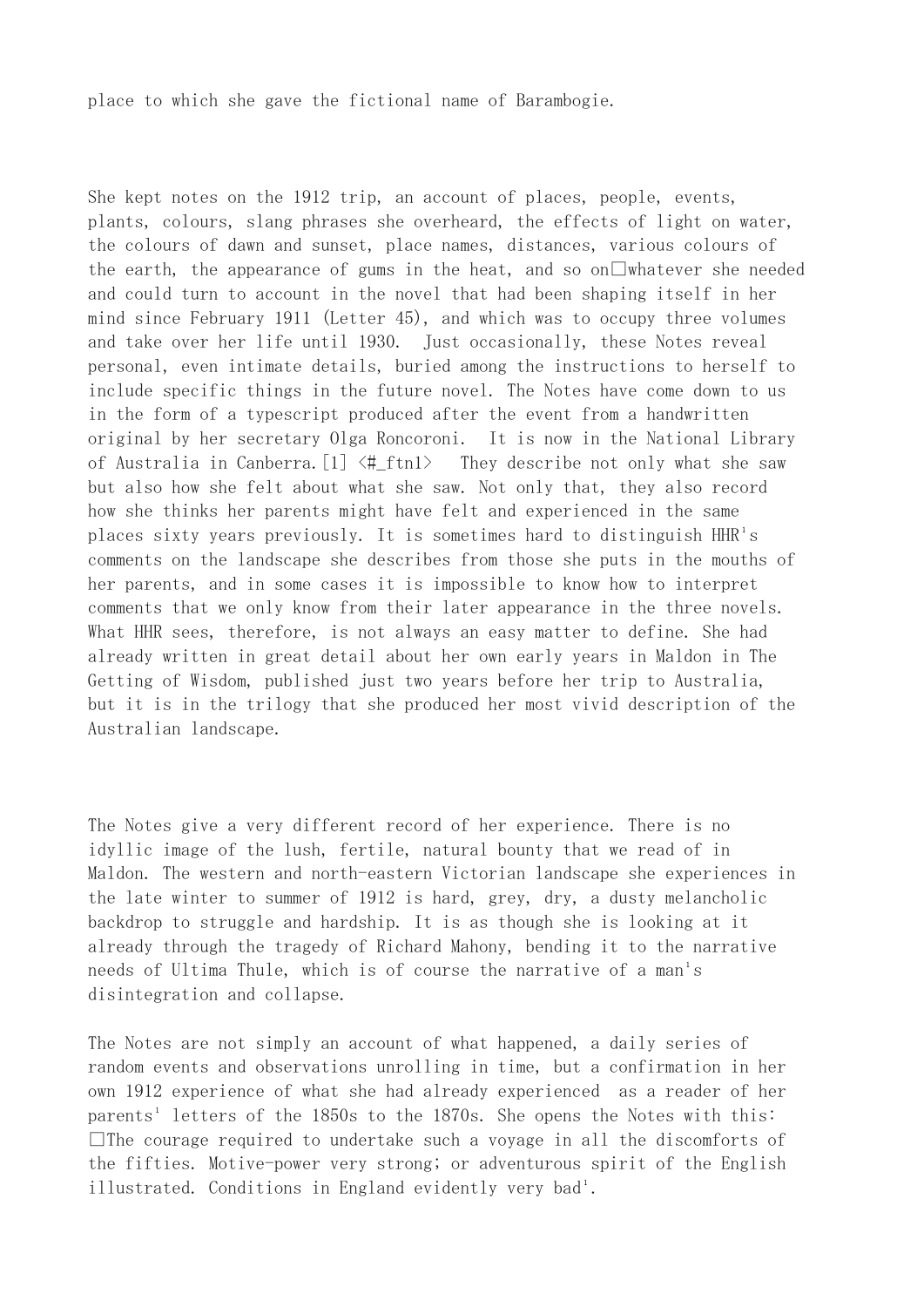HHR arrived in Australia with the plot of the novel already formed, and the purpose of her travels in Victoria was to reveal and therefore confirm the experience of her parents, almost two generations before. This was to be a work of historical reconstruction: she was not interested in discovering something new for herself. It was what we would now call a research trip: it was work, and its purpose was to check the already known, correct where necessary, add detail and measurements, and also transcribe material from printed sources. Even so, HHR used her own eyes and interviewed people who had actually known Walter and Mary Richardson. The 1912 Notes is in fact the earliest written outline we have of her great trilogy, The Fortunes of Richard Mahony, although at this stage it had neither title nor distinct form.

Sixty years separate the parents<sup>1</sup> from the daughter<sup>1</sup>s experience of Australia, and inevitably changes had occurred in that time. In 1912 HHR sees the last quarter of the previous century from the relative comfort of a seat in a speeding railway carriage, or from the comfort of the best available hotels, like the Windsor in Melbourne, Craig's in Ballarat, or the Ozone in Queenscliff. Her parents had made do with a canvas tent, horses and carts, wagons and coaches, and their own feet. What, then, was the daughter's journey into her parents<sup>1</sup> lives in Victoria. What was her route?

Having crossed the Indian Ocean, HHR<sup>1</sup>s first landfall was Fremantle, on 3 September 1912, where she is dazzled by the intense gentian blue of the sky after rain and hail showers, distracted by the beating of rain on a zinc roof, dismayed by the crowds of loafers outside the public houses, instructed by language differencest (the word  $\Box$ docket<sup>1</sup> is used for  $\Box$ bill<sup>1</sup>), and, like many European visitors, including her contemporary D H Lawrence, was drawn to the  $\Box$ melancholy, grey-green trees stretching far up into the sky. Their weeping foliage. (Sparkling with rain). . . The unfinished, ragged, straggly look of everything. Untidy...A chemist in shirt sleeves.<sup>2</sup> In a manuscript botanical addition she inserts the word  $\Box$ Byronia.<sup>1</sup>

On 8 September she arrives in Adelaide, noting that in 1863 a passage by a sailing vessel was made to Adelaide in 69 days. Another took ten months<sup>1</sup>

When she arrives in Port Philip Bay she is again struck by colour, this time  $\Box$ Red roofs, blue and white water, blue and white sky', and when she goes to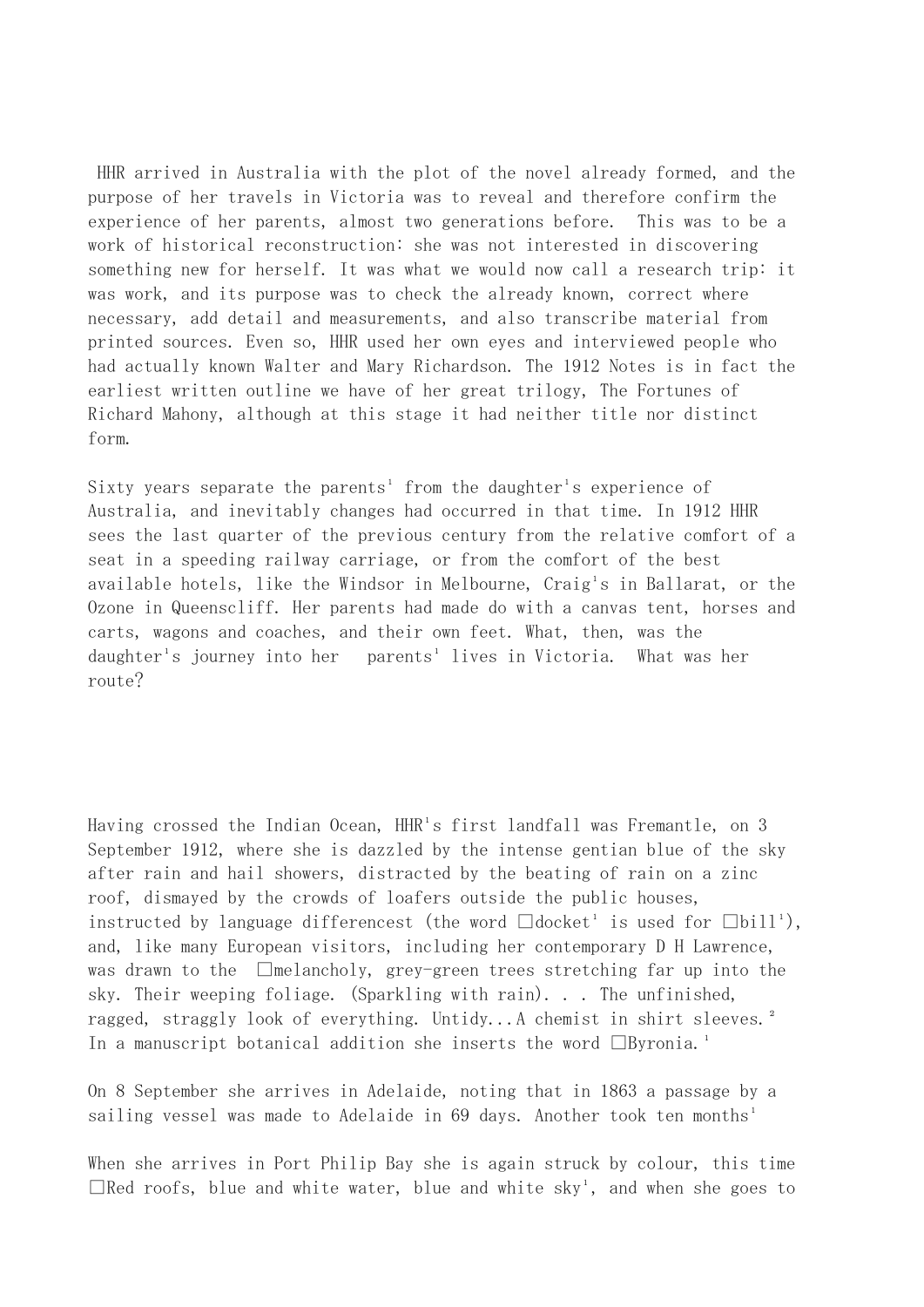Malvern, among the  $\Box$ jerry-built little houses<sup>1</sup>, she is again struck by the  $\Box$  temporariness of all the buildings in towns and suburbs.<sup>1</sup> Even at this early date, Richard Mahony is an almost fully formed character in HHR<sup>1</sup>s mind, a character to whom she speaks, as if to an actual acquaintance:  $\Box$  The excessive familiarity of the people must have grated on Mahony,<sup> $1$ </sup> she notes. Such a comment is only possible, of course, because HHR here speaks not only of Mahony here but also of herself (the phrase is  $\Box$ must have grated<sup>1</sup>, not that it did grate we are in a creative area where the real and the imagined are utterly inseparable). She notes the names of hotels in Melbourne, for future reference, and records again what she calls  $\Box$  The over-friendliness of the people. $<sup>1</sup>$ </sup>

Her first foray out of Melbourne is to Geelong, and she goes there by train, via Footscray and Newport, jotting down the fact that Geelong got its first tram in 1912. She visits Yarra Bend, the location and landscape for Richard Mahony's final breakdown, in the Asylum there and although this must have been a particularly distressing expedition for the daughter/novelist, there is no such record in the Notes. She returns to Melbourne after travelling through Essendon, Woodend, Gisborne, Keilor Bacchus Marsh, and Melton, the distances carefully recorded for later use.

On 19 September she takes a detour, to the Dandenongs, not a location in the novel but the place where her old schoolfriend and correspondent Mary Kernot lived, and in whose home she stayed for a couple of days. She then visits Richmond (the South Richmond post office had been her last home in Australia), the hills of Hawthorn, the Yarra Bridge, Vaucluse, the Fitzroy Gardens (where we know from other sources that she took photographs of her Fitzroy birthplace, of PLC, and of the location of the final scene of The Getting of Wisdom in Fitzroy Gardens). She also makes detailed notes on the foliage of she-oaks, the brown grass tussocks which,  $\Box$ if you close your eyes, you could mistake for sheep<sup>1</sup>, the wattle, the gums at Mount Macedon  $\Box$ ragged beyond description.<sup>1</sup>

After looking at Castlemaine, she takes the road to Maldon on 23 September, again responding to the fruit and flowers of this place, the  $\Box$ Flowers in kerosine tins. The many uses to which these tins are put<sup>1</sup> and the capeweed  $\Box$ brought over by von Müller to obviate drought.<sup>1</sup>

The mining towns of Creswick and Ballarat are of central importance to the first volume of her trilogy, and are scrutinised for their colours, their road layouts, their views and perspectives, and she makes a sketch map of the location of Government Camp and Bakery Hill, for the Eureka Stockade episode in the novel. On 29 September she is suffering what she calls the  $\Box$ awful dust<sup>1</sup> of Ballarat and has evidently done some research among the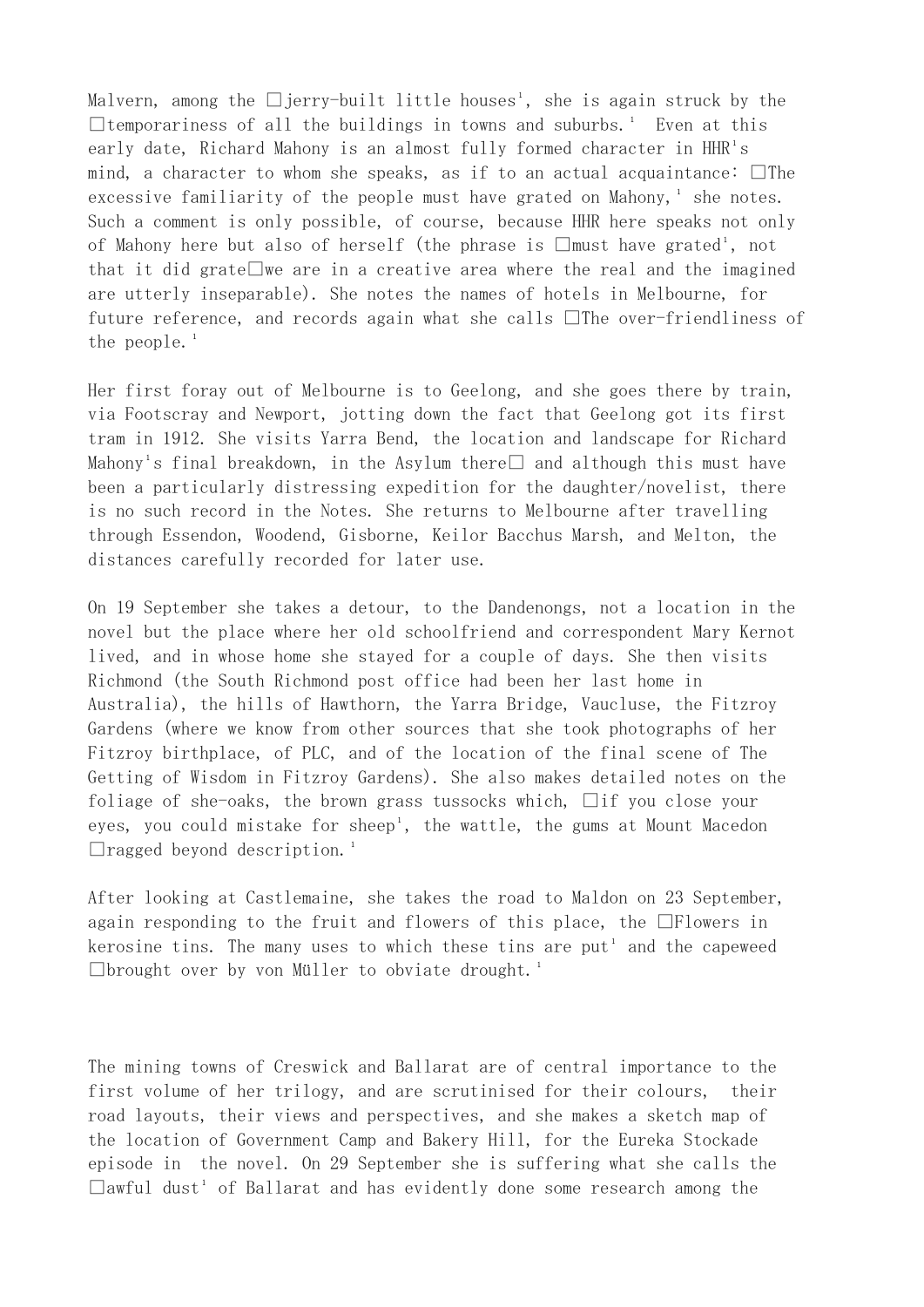newspapers and directories there, noting that her father's house in Ballarat is now numbered 4 Webster Street, and that he had been a trustee of Christ Church. She stays in Ballarat for some days and then sets off back to Geelong by train, noting down sights and sounds from the train itself  $\Box$ Uphill for train...Train puffing.<sup>1</sup> At Warrenheip she hears and records the conductor's call  $\Box$ Anyone for Navigator?<sup>1</sup>

It is perfectly clear from all of this that she is both re-enacting the journey of her parents, and at the same time telling herself about the future novel: one cryptic comment reads,  $\Box$ Red earth. Shortly after this Mahony would say what he did [a comment not here explained]...Warrenheip and Buninyong still visible, and blue ranges, which they would drive towards, all day. Country grows flatter and less treey. Hills rise like islands from a sea of trees.<sup>1</sup> Mahony and Polly would have the Youyangs on their right, on leaving Geelong.<sup>1</sup> And then there is an almost unique and unexpected acknowledgement that in all of this time she is not alone but has been accompanied by her husband, John George Robertson, the Professor of German and Scandinavian Studies at the University of London:  $\Box$ Man addressed N[ub]. as <sup>3</sup>Gent.<sup>2</sup> This cryptic reference to her husband<sup>1</sup>s nickname brings him into focus, if only for an instant. In fact, there were two more in her party, neither of whom is mentioned in the Notes, and this was her sister Lil and her son, the nine-year old Walter Lindesay Neustatter.  $[2] \leq \# \text{fn2}$ 

The party returns to Melbourne on 2 October $\Box$ it is lilac time, along with banksias, plums and cherries, with cape weed everywhere. The following day sees her arriving by coach on Mount Dandenong, at Mary Kernot's house, where she spends another two days $\Box$ noticing the birds, the jackasses in particular, the trees, the smell of wood fires, the ground orchids  $\Box$  before travelling by road to Queenscliffe on 5 October. Here she spends two days and collects more photographic views of the place and the Bay. She notes  $\square$  The absolute deadness of the place except in the season: Dec 15 to end of March.<sup>1</sup> And then, suddenly, there is a brief, intense personal memory of her father, triggered by being in this particular place:  $\square$ My remembrances of him in order: pale, with the red and white comforter, fetched from blacksmith. Taking us children for a walk. Sitting in the cargo boat.<sup>1</sup>

On 8 October she sets out for Koroit and Warrnambool ( $\Box$ Like the Sussex Downs<sup>1</sup>). Here she visits her father<sup>1</sup>s grave-site and copies down the inscription on it. She notes  $\Box$  The meanness of the wooden addition to the [Koroit] Post Office<sup>1</sup> (where her father died), and it is here that she seems to be writing directly into the novel as well as describing her father too. Walter Richardson and Richard Mahony, the real and the fictional, are at this point indistinguishable: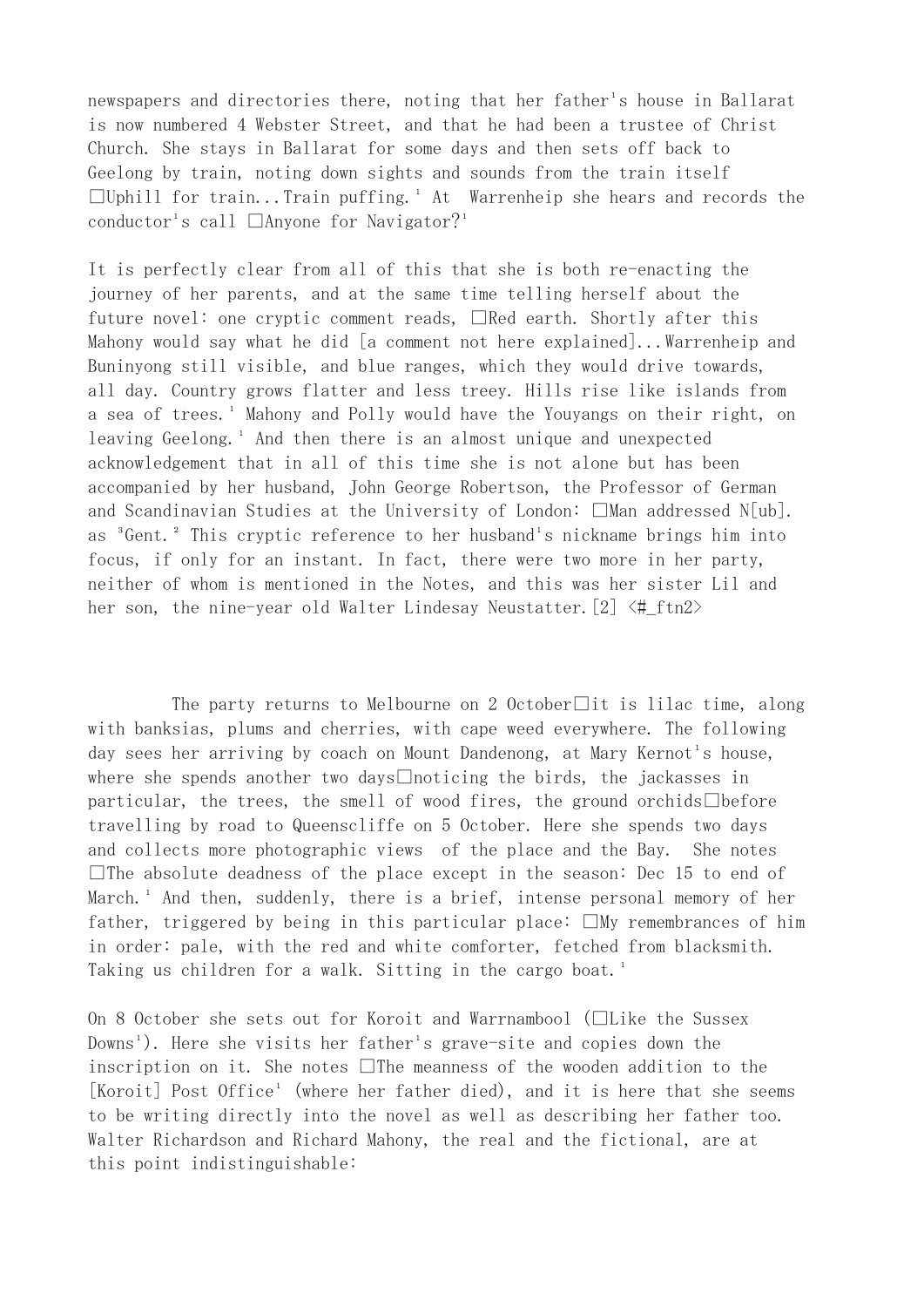Behind those two little windows he died $\Box$ lay dead $\Box$ Why do I feel so strongly about him? An early Victorian man, with all the prejudices and limitations of his time. But I see him as a seeker, with all the higher needs in him crushed physically, dissipated mentally, dazed and confused by the ultimate demands of life. He was never equal to it.

>From Warrnambool she returns to Melbourne via Geelong, and learns from the Smart family there that her father was  $\Box$ Proud, reserved, hot-tempered; so upright that he could not imagine dishonesty.<sup>1</sup> She also writes down five sentences spoken by him, and remembered by the Smarts.

Finally, on 12 October 1912, either HHR alone, or HHR and her husband, or HHR and her husband and little Walter, are on their way to Chiltern by train from Melbourne, via Wallan, Broadford, Euroa, Benalla, Wangaratta (still the route of the railway line and of the M31/Hume highway). HHR speaks of  $\Box$ Miserable little bush townships along the line.<sup>1</sup>). Again, it is the landscape that preoccupies her, the  $\Box$ pale-porcelain blue sky...the pale blue smoke of burning trees... brown dust.<sup>1</sup> It is now late winter/early spring. Here is the whole Chiltern entry and it will be read today by Graeme Banks:

ON THE WAY TO CHILTERN. October 12th, 1912.

 The inevitable Victorian view: blue ranges, nobbly hills (bare), in background, stone-strewn paddocks, a few contorted trees.

Tuft grass.

 Past Wallan, the country becomes more wooded. Bracken very brown. Hillier. Very heavy dew indicative of a fine day. Miserable little bush townships along the line.

Just before Broadford a hill $\Box$ a conical volcanic peak, thickly wooded.

 Broadford pretty: hilly, up ad down, trees, red creek. Fields of capeweed.

October 12th, 1912.

Some young gum-scrub as red as geraniums.

Sheets of yellow.

 Gumtrees look white in the strong light. In summer they must be quite white.

 Flat, lightly timbered country, now yellow with capeweed but in summer it would be one white desolate plain.

Gums very dry, and brown grey.

The inevitable blue, dream hills.

Line of nobbly hills on the right.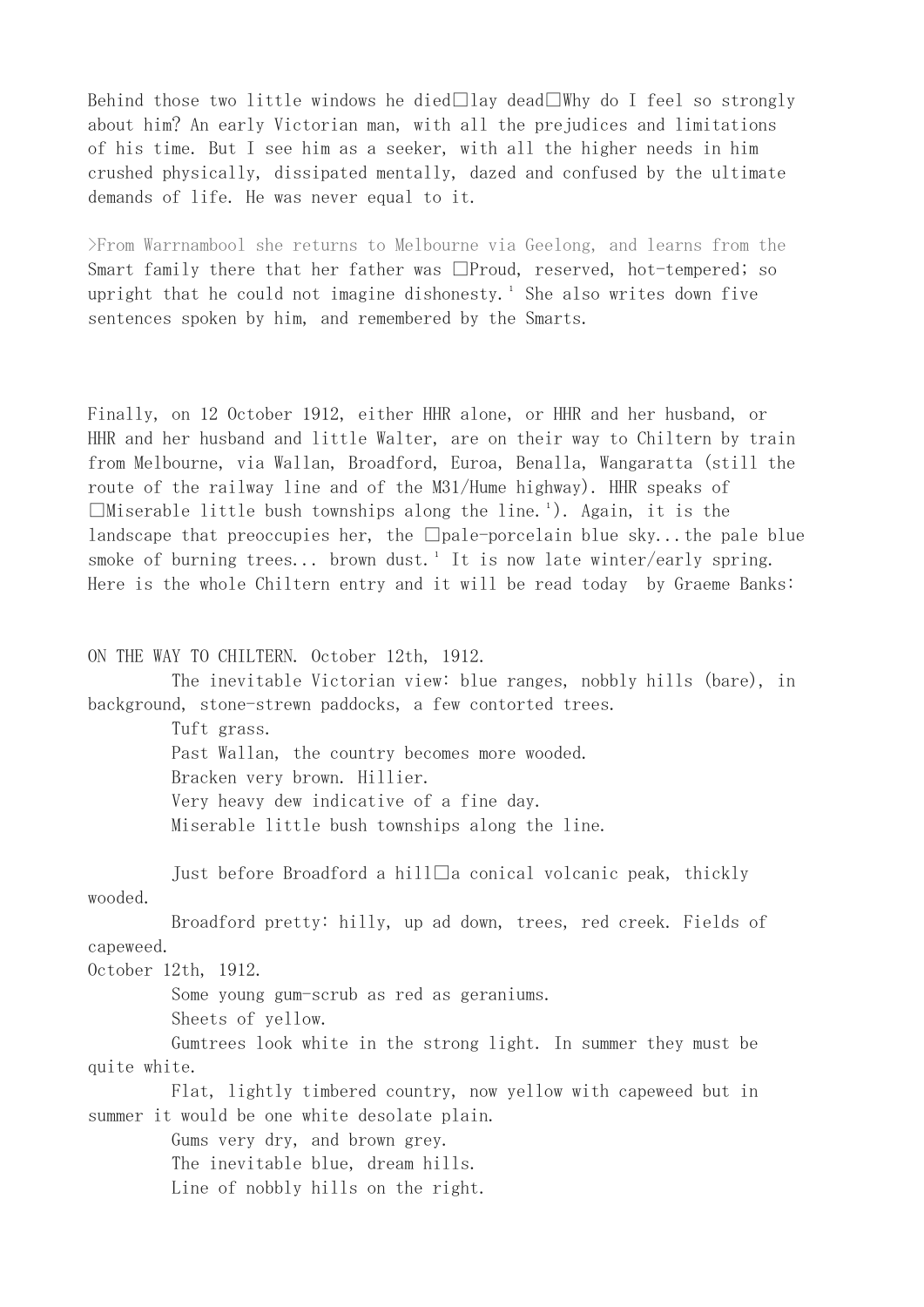Euroa. At the foot of low ranges; tidy villas in gardens. Long roads, clouds of dust. Sandy soil; sun baking on it. Red sorrel. Vines quite in leaf. (October 12th.) Flat treey plains; always the low wooded ranges on the right. A pale porcelain-blue sky. One white floating cloud. (His talents as a reader and reciter.) Whole paddocks, where every tree had been ring-barked. Pale blue smoke of burning trees. Barren brown dust, brown foliage, glare of sun. After Benalla, hills on both sides. After Wangaratta, still blue ranges. CHILTERN. Ranges all round: wooded. Narrow streets of the township; the crude red of the brick. The great bare, green-bordered roads. All the horrid sticky littleness of the place. To think of it going on day after day, and no hope of escape. Banksias everywhere. (He could not always find his words.) The lagoon almost dried up. The right-of-way beside the house. Flies, blowflies, dust, heat. Blaze of light and sun (October); bare roads. Lilac full out. Figs quite large. Shops shut up. Journey back. The gums grey in the heat; they droop, look withered. Sky grey with heat; trunks grey. Hills full of bare grey trunks. Grey earth. It would be in Chiltern, with nothing to do, that he would abandon him=[self] to spiritualism. Paddock of grey ghosts of trees. The earth round Wangaratta when first turned up is pink; it fades in the sun to yellow white.

 Between Wangaratta and Benalla very high mountains on the left. Pale grey ghosts.

What are we to make of the Chiltern setting? The drama of Ultima Thule centres on the Chiltern scenes and Richard Mahony's psychological, physical and professional breakdown in Lakeview. It is of course the inner, psychological process that concentrates our attention. Chiltern, the setting for that breakdown, is much more than a background to Mahony's tragedy. It is a part of the psychological foreground, presenting the kind of landscape